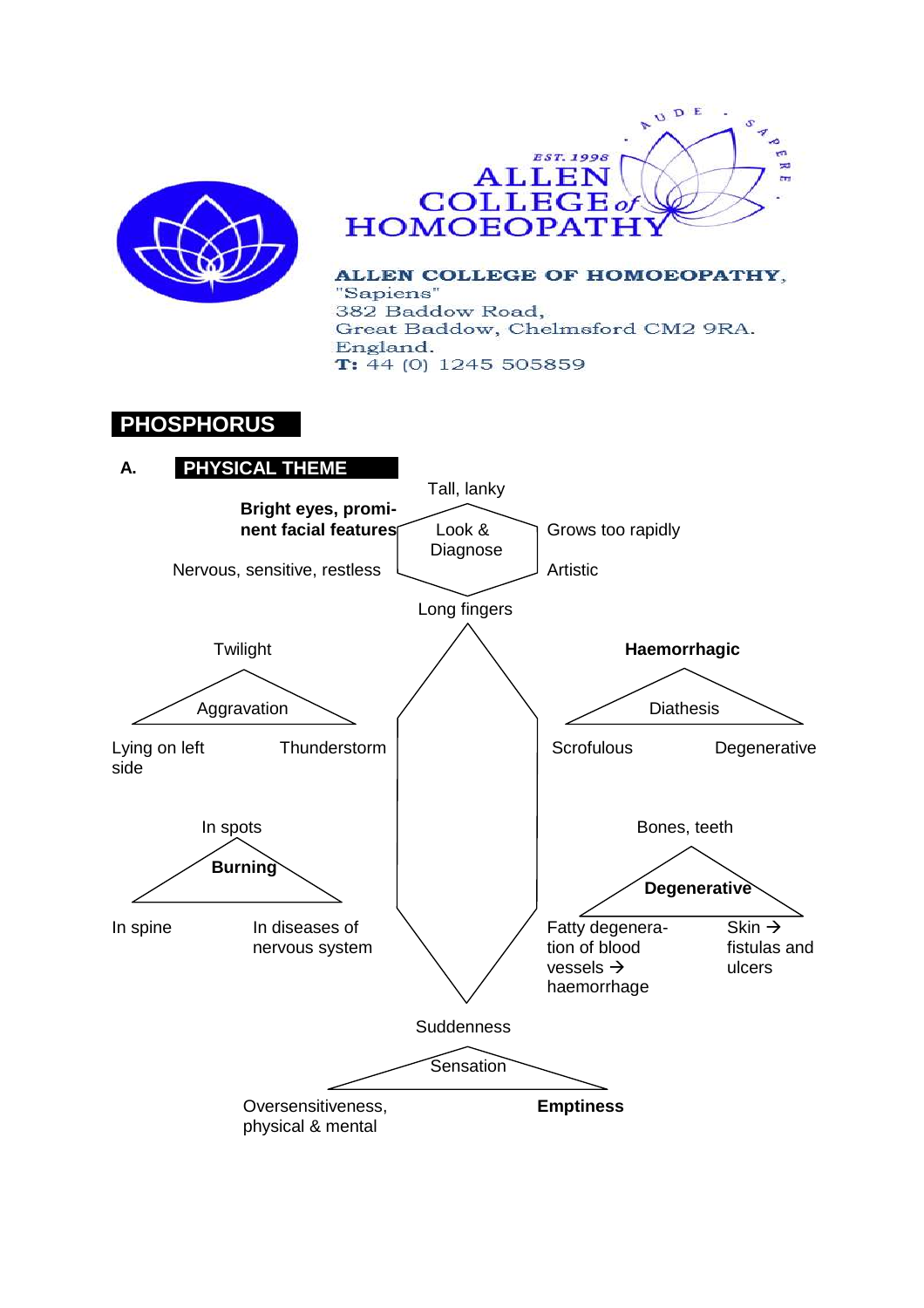#### **Physical Clinicals**:

- 1. Haemorrhagic disorders including Purpura heamorrhagica;
- 2. Neurological disorders including Multiple Sclerosis;
- 3. Cardio-vascualr disorders including fatty degeneration and palpitation;<br>4. Menstrual disorders including menorrhagia:
- 4. Menstrual disorders including menorrhagia;<br>5. Acute vomiting including morning sickness a
- Acute vomiting including morning sickness and travel sickness:
- 6. Acute & Chronic vertigo;
- 7. Irritable Bowel Syndrome.

# **B. MENTAL ESSENCE**

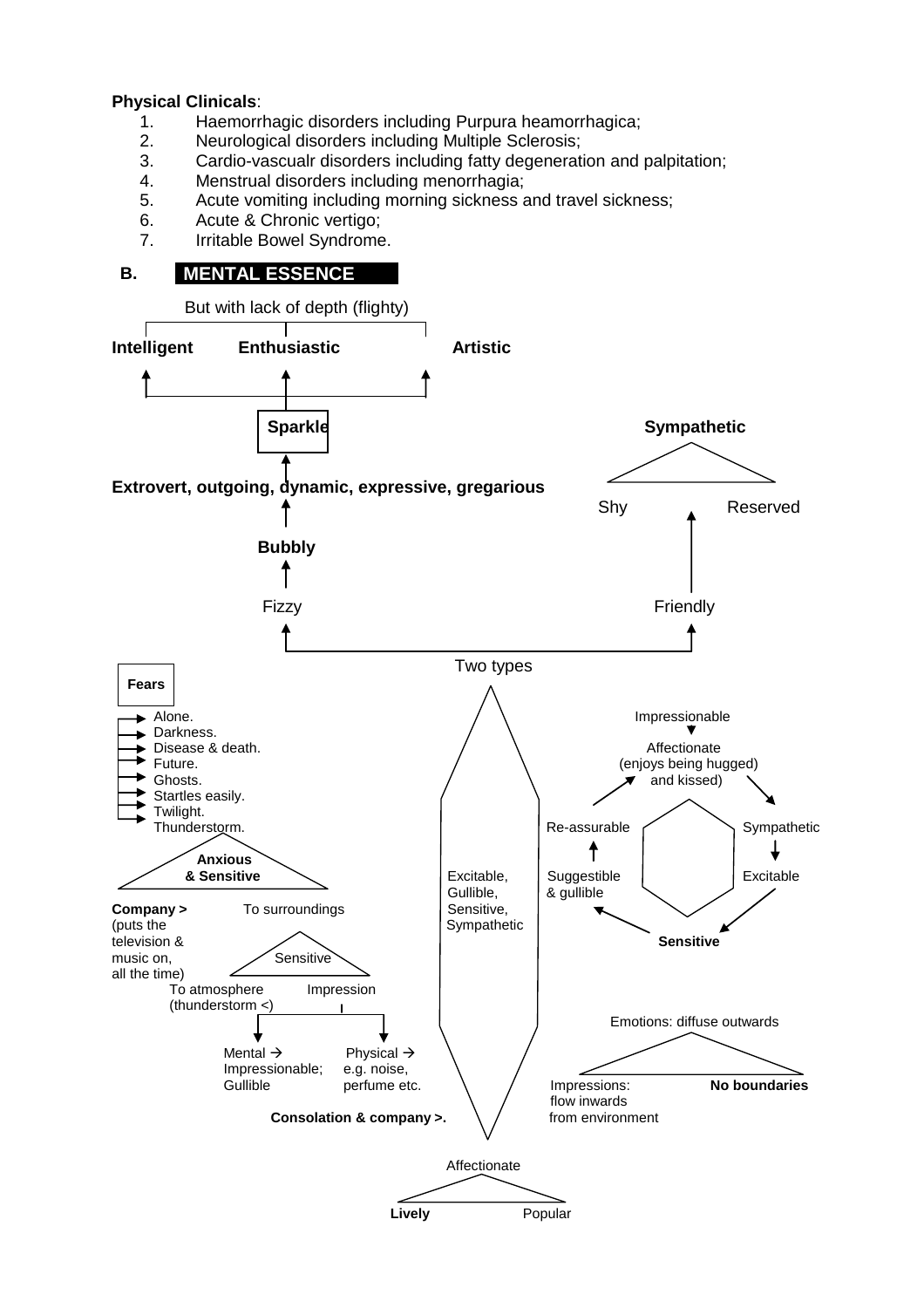